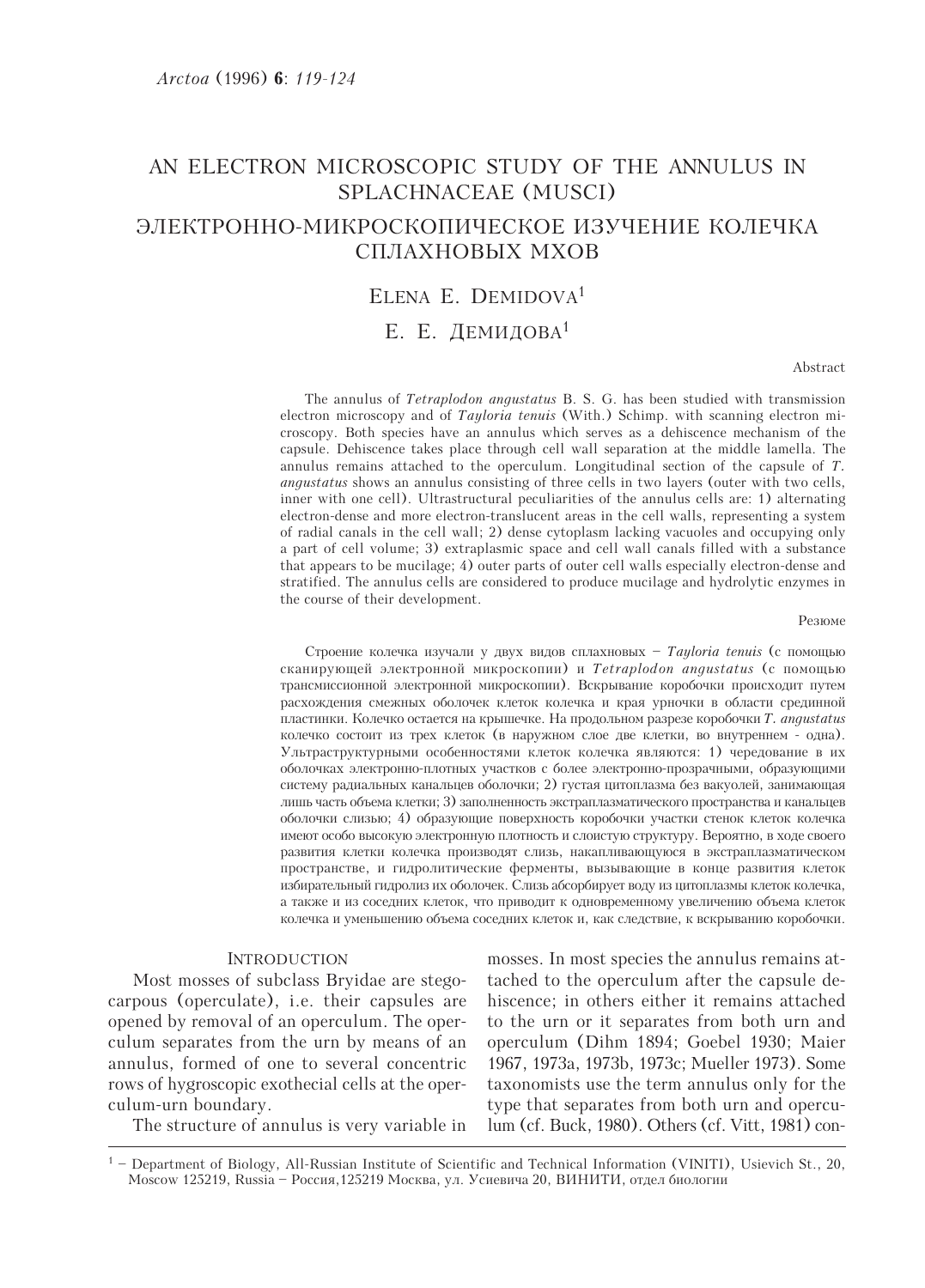

Fig. 1. Tayloria tenuis (With.) Schimp. Upper part of capsule showing two areas of dehiscence (arrows); a – annulus; op – operculum;  $u =$ urn. SEM, 325 $\times$ .

sider that all mosses with operculate capsules have annulus, and in mosses without an annulus (cleistocarpous) capsules dehisce by breakage of individual exothecial cells.

Studying the annulus of Fissidens limbatus Sull. by means of transmission electron microscopy (TEM), Mueller (1973) observed that the annulus cells are noticeably less vacuolate than other epidermal cells of the capsule, their cytoplasm is dense, and they have large areas which appear to contain a mucilaginous substance. Maier (1973a) found that in Plagiomnium cuspidatum (Hedw.) T. Kop. the annulus cells, even after dehiscence of the capsule, have functional chloroplasts with starch grains, and that the outer wall of the annulus cell is incrusted by a specific substance characterized by a reddish-brown color and intensive and rapid staining by metal ions.

Functioning of the annulus in some species was assumed to be related to mucilaginous cell content (Goebel 1930; Lorch 1931; Mueller 1973). Maier (1973c) reported that functioning of the annulus in Funaria hygrometrica Hedw. and Plagiomnium cuspidatum is related to an increase of its volume. Factors inducing dehiscence of the capsule, in Maier's opinion, are different in these two species. The mature capsule in Funaria hygrometrica consists of dead cells (excluding the spores), and dehiscence occurs after a number of wet-dry cycles of the capsule, resulting in breakage along cell walls. In *Plagiomnium cuspidatum*, however, the dehiscing capsule consists of living cells. Cell

wall dissolution in the annulus of this species, in Maier's opinion, is a part of the process of capsule ri pening and has an enzymatic character (Maier 1973c).

Splachnaceae provide an example of mosses with a non-separating annulus, often described as absent or poorly developed (Brotherus 1924; Lazarenko 1955; Bardunov 1969; Smirnova 1970). Recently light microscopic studies on capsule development in Tetraplodon angustatus B. S. G. and T. mnioides B. S. G. (Demidova, Filin 1994) have shown an annulus consisting of small, irregularly thick-walled cells. This paper presents observations with TEM on the annulus of T. angustatus that allow more precise delimitation of its structure and function. Some scanning electron microscopy (SEM) observations on Tayloria tenuis (With.) Schimp. also are included.

#### MATERIALS AND METHODS

Nearly mature (urn green to brownish, annulus brown, operculum brownish) unopened capsules of Tetraplodon angustatus and Tayloria tenuis were collected on Kindo Peninsula (Kandalaksha Bay, Beloye Sea shore at the North Polar Circle latitude, North Karelia, Russia) in July 1993. Pieces of capsules of Tetraplodon angustatus were fixed in 5% glutaraldehyde in sodium phosphate buffer at pH 7.2 overnight, postfixed in 2% osmium tetroxide in phosphate buffer overnight, dehydrated in an acetone series and at the grade of 70% acetone block stained in 2% uranyl acetate solution in 70% alcohol overnight,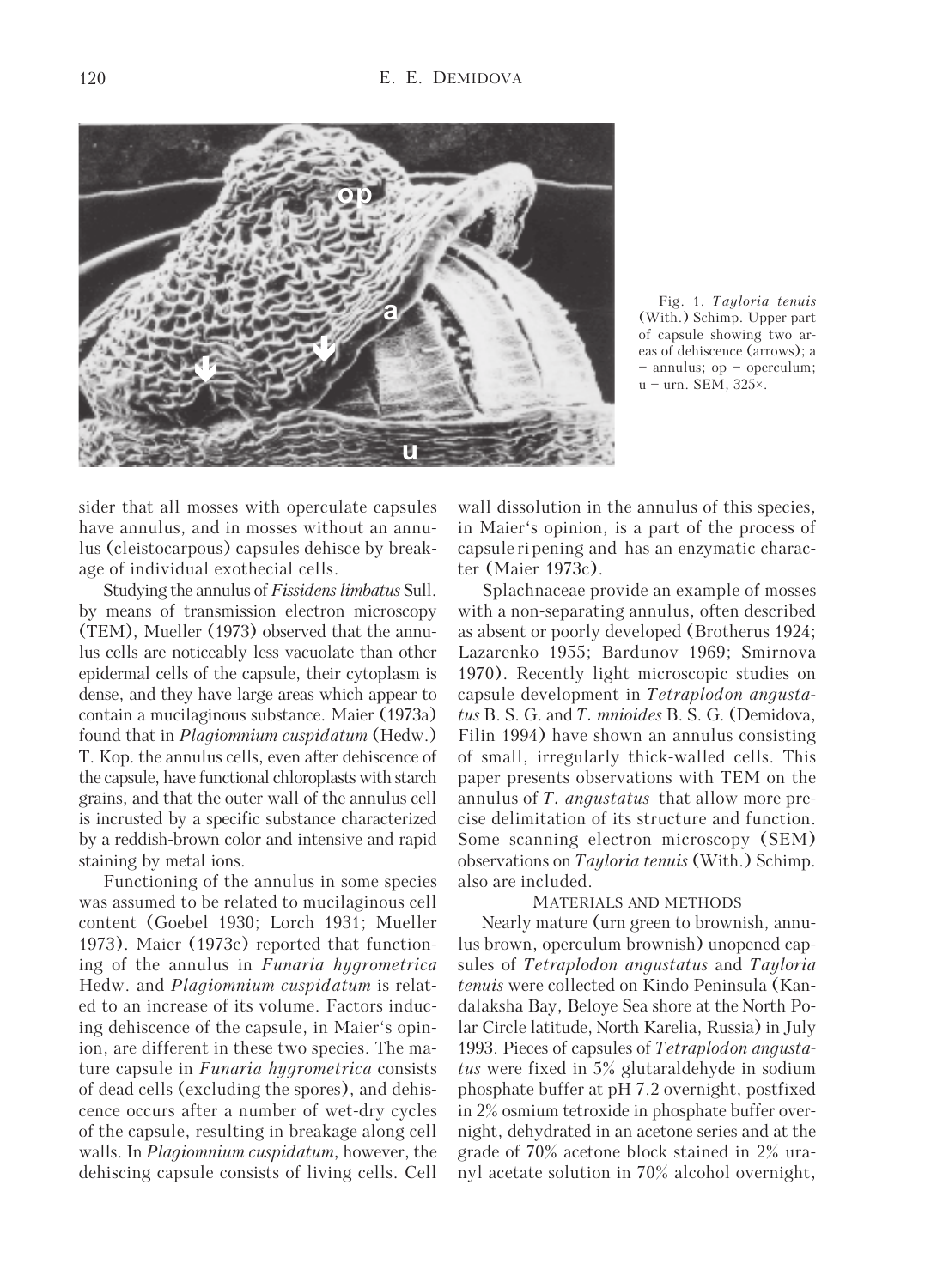embedded in epoxy resin, sectioned on LKB Ultratome V, stained with uranyl acetate and lead citrate, and viewed and photographed with a JEOL 100B TEM at 80 kV.

Capsules of Tayloria tenuis were fixed in acetic acid-alcohol (1:3), stored in 70% alcohol, air dried; sputter-coated with platinum-palladium, and viewed and photographed with the Hitachi S-405A SEM at 15 kV.

For TEM studies one capsule at the beginning of dehiscence and one nearly mature capsule, but with operculum still tightly attached to the urn, were used.

#### RESULTS AND DISCUSSION

Capsules of Tayloria tenuis and Tetraplodon angustatus were found partially dehisced (Fig. 1, 2), probably, as a result of dehydration. In Tayloria dehiscence of the capsule takes place by cell wall separation in several sites. Along the border of operculum is seen a row of cells that differ from adjacent epidermal cells (both opercular and urnal) in having non-convex surfaces (Fig. 1). These cells are considered to be the annulus.

In Tetraplodon dehiscence occurs by cell wall separation along the middle lamella, without breakage of thick-walled cells; the adjacent inner thin-walled cells, however, appear destroyed (Fig. 2).

Cells at the lower border of operculum are the most peculiar, as in *Tayloria*. Longitudinal section of the capsule (Fig. 2) shows three cells at operculum edge (arranged in 2 rows, the lower row of two cells, upper of one cell) differ greatly from epidermal and subepidermal cells of the urn and the operculum. These cells are considered to be the annulus. They have dense cytoplasm without vacuoles, and visible extraplasmic space. Cytoplasm occupies only part of the cell volume and is displaced toward the center of the cell.

Extraplasmic space in two cells of the annulus ("ac" in Fig.2) is filled with a relatively loose network of electron-dense fibrils embedded in an electron-translucent matrix (Figs. 2, 3, 4). In the third cell ("acd" in Fig. 2) the cytoplasm has a degenerate appearance and extraplasmic space is electron-translucent. Cytoplasm of the two former cells contains chloroplasts with starch grains and plastoglobuli, mitochondria, elements of endoplasmic reticulum, dictyosomes, ribosomes, and inclusions.

An important ultrastructural peculiarity of the annulus cells is the alternation of electrondense and more electron-translucent areas in their walls (Figs. 2, 3, 4). Nothing similar has been seen either in the adjacent cells, or in cells of the mouth region at an earlier stage of development (in an undehisced capsule). A thin electron-translucent layer is often discernible at outer surface of annulus cell walls except those facing outside (Figs. 3, 4). This outer layer ("ol" in Figs. 2, 3, 4) is especially well-seen at the upper wall of upper cell. It consists of fibrillar material embedded in electron-translucent matrix  $(Fig. 4)$ .

The electron-translucent areas in cell walls seem to form a system of radial canals. Content of these canals is very similar to that of extraplasmic space; these canals, extraplasmic space and the outer electron-translucent layer are in communication (Figs. 2, 4).

Outer parts of outer walls of the annulus cells are especially electron-dense and stratified ("opw" in Fig. 3). These regions of cell walls have a reddish-brown color visible under a light microscope in unstained sections; this results in a thin brown strip on a ripening capsule.

A substance occurring in the wall canals of the annulus cells and in the extraplasmic space of the studied species seems to be mucilage. Mucilage appears on electron micrographs as an electron-translucent matrix containing electron-dense fibrils and granuli (Vassiljev 1977). In mucilage-producing cells of some species, mucilage accumulates between the plasmalemma and the cell wall (in extraplasmic space), resulting in displacement of the cytoplasm to the center of the cell. This process can be accompanied by hydrolytic changes in cell walls (Vassiljev 1977).

A mechanism for the functioning of the annulus can be hypothesized as follows. In the course of development, annulus cells produce hydrolytic enzymes, which in inactive form are deposited in cell wall, and mucilage, which accumulates in the extraplasmic space. At the end of development, activation of enzymes takes place and, as a consequence, cell wall canals are formed through selective hydrolysis of annulus cell walls. Mucilage, a very hygroscopic substance, fills wall canals and extraplasmic space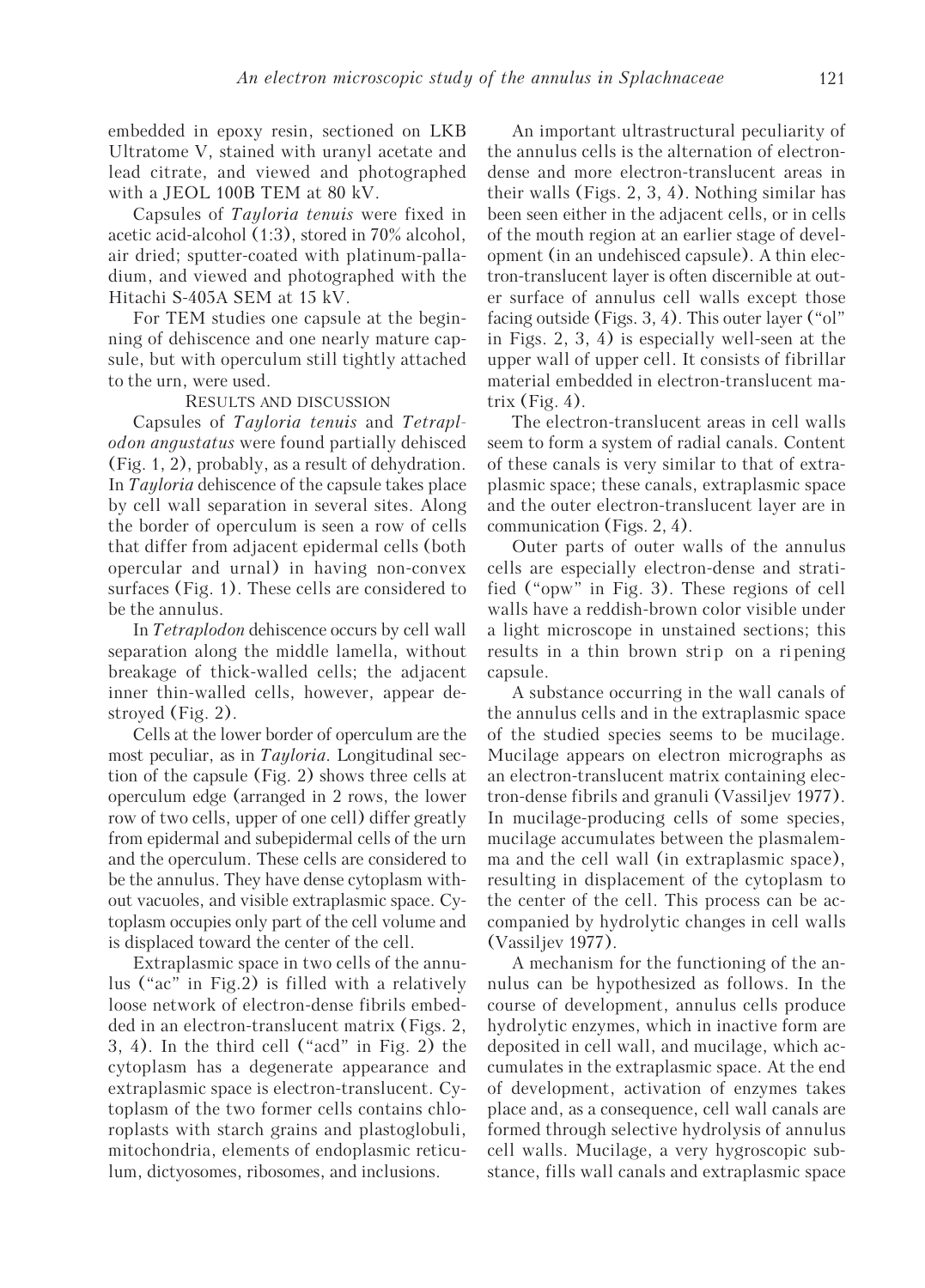

Fig. 2. Tetraplodon angustatus B. S.G. Longitudinal section through the annulus of partly dehisced capsule. Four annulus cells (ac) is visible, one of which has degenerated cytoplasm (acd) and one is visible only by its small part (pac). Intensely electron-dense granular deposits in cytoplasm (unlabelled arrows) are likely an artifact; da – dehiscence area; ec – epidermal cell; es – extraplasmic space; ol – outer electron-translucent layer of annulus cell wall; op – operculum;  $u - urn$ . The dash-line follows the outline of urn at the dehiscence area. TEM, 4300 $\times$ .

and absorbs water from the cytoplasm of annulus cells and from adjacent cells. This make the cytoplasm of annulus cells dense. As a result the volume of the annulus cells increases and that of adjacent cells decreases simultaneously, thus tensions arise which lead to capsule dehiscence.

Outer parts of outer walls of annulus cells

(especially electron-dense and stratified, "opw" in Fig. 3) seem water-proof and may prevent uptake of water by the annulus cells from outside.

Cytochemical electron microscopic studies on development of the annulus are needed to understand more precisely the mechanism of functioning of the annulus in the Splachnaceae.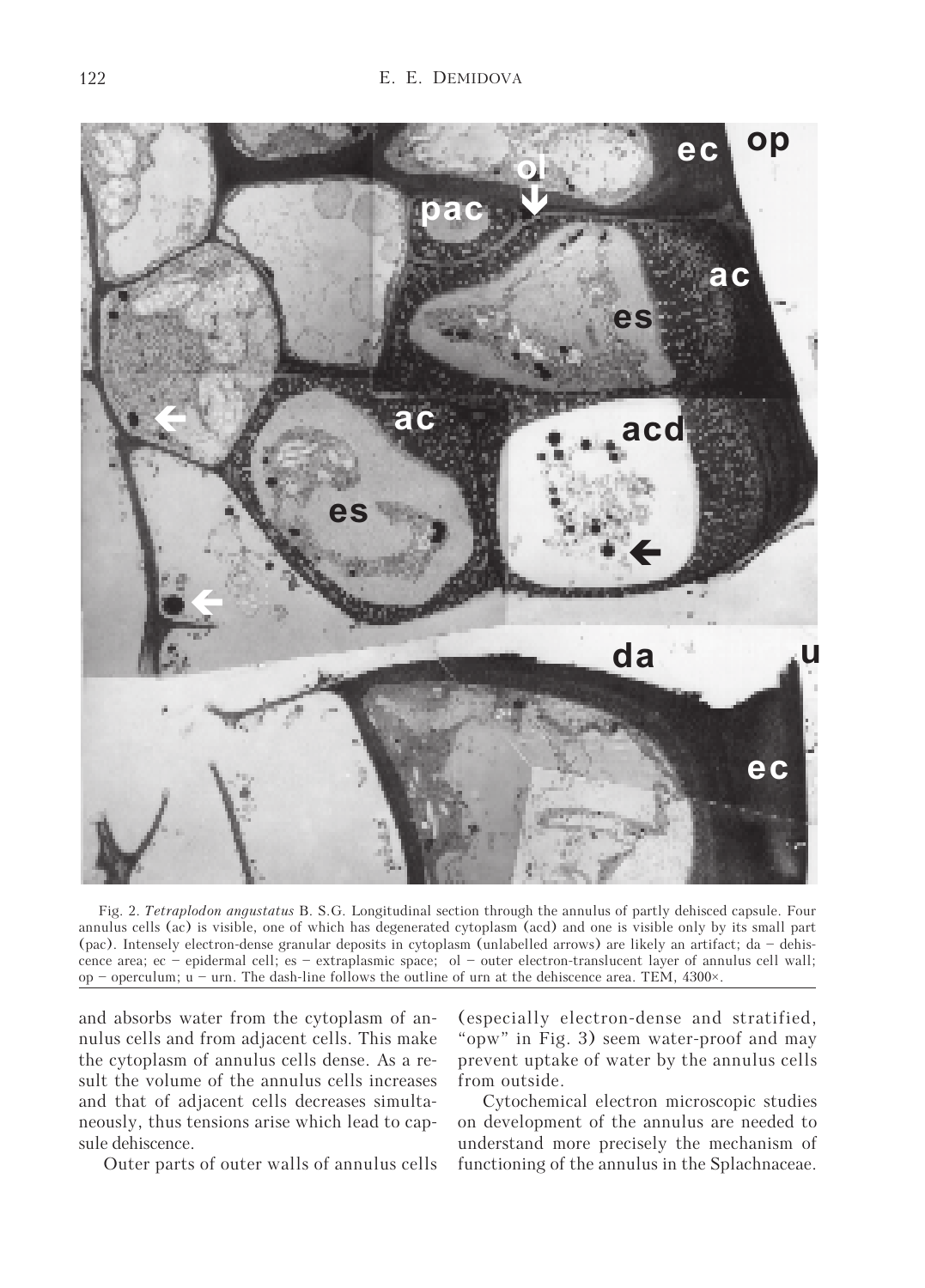

Fig. 3. Tetraplodon angustatus B. S. G. Annulus cell (ac) and adjacent epidermal cell (ec); es – extraplasmic space; ol – outer electron-translucent layer of annulus cell wall; opw – outer part of outer wall of annulus cell. TEM, 13700×.



Fig. 4. Tetraplodon angustatus B. S. G. Common walls of epidermal (ec) and annulus cells (ac); es extraplasmic space; ol – outer electron-translucent layer of annulus cell wall; arrows point to canals of annulus cell wall. TEM, 73000×.